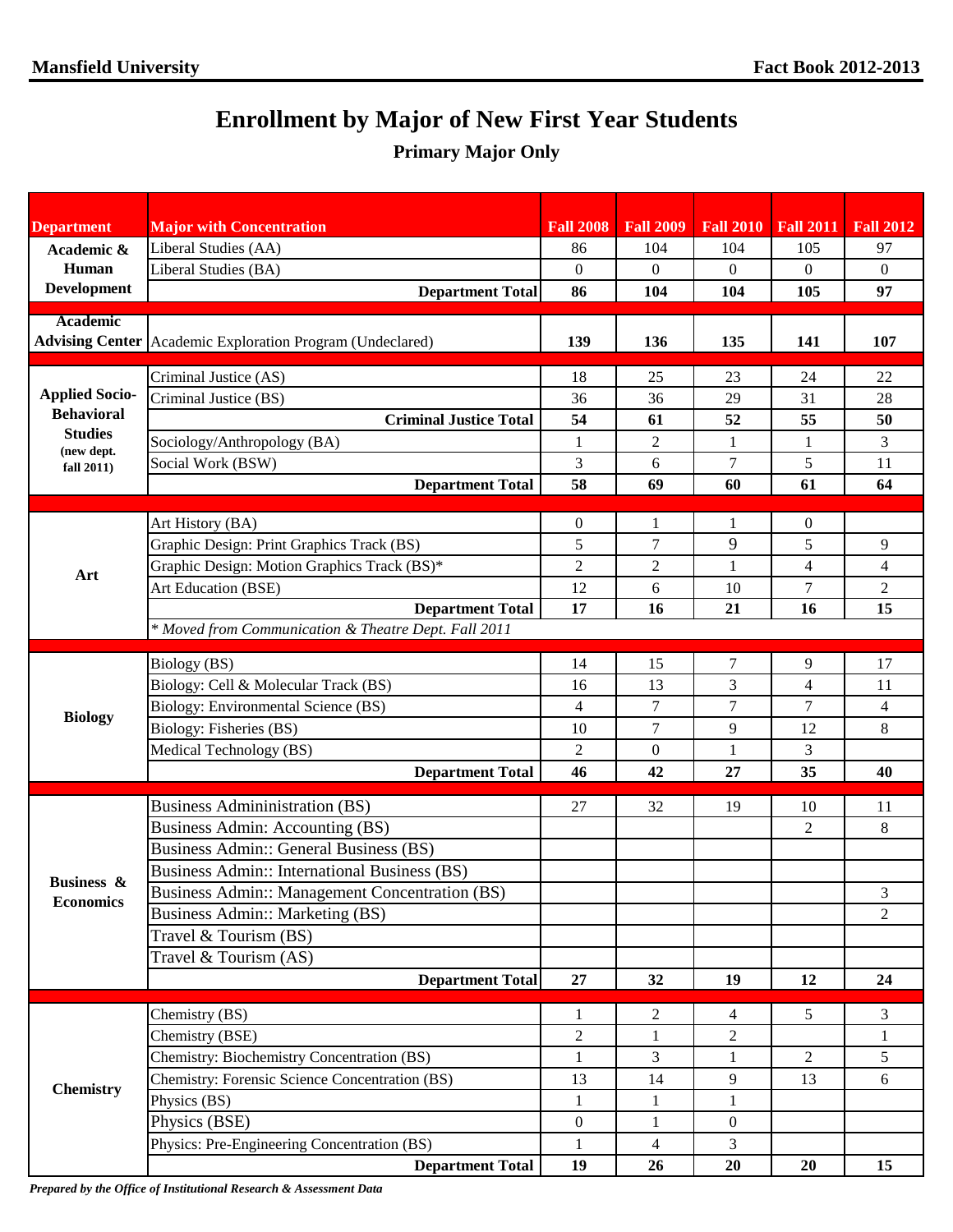| <b>Department</b>                                            | <b>Major with Concentration</b>                                                                      | <b>Fall 2008</b> | <b>Fall 2009</b>           |                |                | <b>Fall 2010</b> Fall 2011 Fall 2012 |
|--------------------------------------------------------------|------------------------------------------------------------------------------------------------------|------------------|----------------------------|----------------|----------------|--------------------------------------|
|                                                              | Organizational Communication (BS)                                                                    |                  |                            |                |                | 1                                    |
|                                                              | Mass Comm. Electronic Media (BS)**                                                                   | 9                | 12                         | 8              | 13             | 3                                    |
|                                                              | <b>Communications</b> Mass Comm.: Journalism (BS)                                                    | 4                | 7                          | $\overline{2}$ | $\mathbf{1}$   | $\overline{4}$                       |
| & Theatre*                                                   | Mass Comm.: Public Relations (BS)                                                                    | 1                | $\overline{2}$             | 2              |                | 5                                    |
|                                                              | <b>Department Total</b>                                                                              | 16               | 23                         | 13             | 14             | 13                                   |
|                                                              | *Graphic Design Motion Graphics Track moved to Art Dept. Fall 2011; **Program name change, fall 2012 |                  |                            |                |                |                                      |
|                                                              |                                                                                                      |                  |                            |                |                |                                      |
| <b>Education &amp;</b><br><b>Special</b><br><b>Education</b> | Early Childhoold & Elementary Education (includes second<br>certifications) (BSE)*                   | 37               | 43                         | 37             | 19             | 22                                   |
|                                                              | Special Education (includes second certifications) (BSE)                                             | 4                | 3                          |                |                |                                      |
|                                                              | Leadership for Children and Adults with Disabilities (BS)                                            | 1                | $\theta$                   | $\theta$       |                |                                      |
|                                                              | <b>Department Total</b>                                                                              | 42               | 46                         | 37             | 19             | 22                                   |
|                                                              |                                                                                                      |                  |                            |                |                |                                      |
|                                                              | English (BA)                                                                                         | 4                | 5                          | 4              | 2              | 5                                    |
|                                                              | English (BSE)                                                                                        | 10               | 9                          | 7              | 5              | 3                                    |
|                                                              | French (BA)                                                                                          | $\overline{0}$   | $\mathbf{1}$               |                |                |                                      |
| <b>English and</b>                                           | French (BSE)                                                                                         | 2                | $\mathbf{1}$               |                |                |                                      |
| Modern Foreign German (BA)                                   |                                                                                                      | 1                | 1                          |                |                |                                      |
| <b>Languages</b>                                             | German (BSE)                                                                                         | $\overline{0}$   | $\overline{2}$             |                |                |                                      |
|                                                              | Spanish (BA)                                                                                         | $\overline{0}$   |                            |                | $\overline{2}$ | 1                                    |
|                                                              | Spanish (BSE)                                                                                        | 2                |                            |                | 1              |                                      |
|                                                              | <b>Department Total</b>                                                                              | 19               | 19                         | 11             | 10             | 9                                    |
|                                                              |                                                                                                      |                  |                            |                |                |                                      |
|                                                              | Geography (BS)                                                                                       |                  |                            |                |                | 1                                    |
|                                                              | Geography Mapping Technology (BS)                                                                    |                  | 1                          |                | 1              |                                      |
| Geography &<br>Geology                                       | Geography: Environmental Science (BS)                                                                | 1                | $\overline{c}$             | 3              | 6              | 12                                   |
|                                                              | Geography: Outdoor Recreation Leadership (BS)                                                        |                  | $\overline{2}$             | 6              | $\overline{4}$ | $\overline{2}$                       |
|                                                              | Geography: Watershed Mgmt. Concentration (BS)                                                        | 1                |                            | $\mathbf{1}$   | $\overline{4}$ | 4                                    |
|                                                              | Earth & Space Science (BSE.)                                                                         | 4                | 3                          | $\overline{c}$ | $\overline{2}$ |                                      |
|                                                              | Natural Gas Production & Services.                                                                   | 6                | New Program Fall 2012<br>8 | 12             | 17             | 20                                   |
|                                                              | <b>Department Total</b>                                                                              |                  |                            |                |                |                                      |
|                                                              | Radiology Technology (AAS)                                                                           | 13               | 5                          | 8              | 5              | 3                                    |
|                                                              | Respiratory Therapy (AAS)                                                                            | 6                | 4                          | 5              | 3              | $\tau$                               |
| <b>Health Sciences</b>                                       | <b>Nutrition: Sports Nutrition (BS)</b>                                                              | $\overline{4}$   | $\overline{2}$             | 4              | $\overline{4}$ | $\overline{4}$                       |
|                                                              | <b>Nutrition: Dietetics Concentration (BS)</b>                                                       | 9                | 5                          | 9              | 6              | 11                                   |
|                                                              | Nursing (BSN)                                                                                        | 43               | 48                         | 36             | 47             | 41                                   |
|                                                              | <b>Department Total</b>                                                                              | 75               | 64                         | 62             | 65             | 66                                   |
|                                                              | History (BA)                                                                                         | 8                | 7                          | 7              | 8              | 3                                    |
| History,                                                     | Philosophy (BA)                                                                                      | $\mathbf{1}$     | $\mathbf{1}$               | 4              | $\mathbf{1}$   | $\mathbf{2}$                         |
| Philosophy &<br><b>Political Science</b><br>(new dept.       | Political Science (BA)                                                                               | 3                | 4                          | $\overline{c}$ | 4              | $\overline{4}$                       |
|                                                              | Social Studies-History (BSE)                                                                         | 16               | 12                         | $\tau$         | 8              | 3                                    |
| fall $2011$ )                                                | <b>Department Total</b>                                                                              | 28               | 24                         | 20             | 21             | 12                                   |
|                                                              |                                                                                                      |                  |                            |                |                |                                      |
|                                                              | Computer Information Technology (AS)                                                                 | 3                | 3                          | 2              | 2              | 2                                    |
| Mathematics &<br>Computer<br><b>Information</b>              | CIS: Computer Science (BS)                                                                           | $\mathbf{1}$     | 9                          | 7              | 9              | 5                                    |
|                                                              | CIS: Information Systems (BS)                                                                        | $\overline{0}$   | $\overline{2}$             | 5              | $\overline{2}$ | 5                                    |
|                                                              | Mathematics: Applied Mathematics Concentration (BS)                                                  | 1                | 1                          | 1              | $\overline{2}$ | 1                                    |
|                                                              | Mathematics: Pure Mathematics Concentration (BS)                                                     | $\overline{0}$   | $\boldsymbol{0}$           | $\overline{0}$ | $\overline{2}$ |                                      |
|                                                              | Mathematics (BSE)                                                                                    | 14               | 5                          | 7              | $\tau$         | 5                                    |
|                                                              | <b>Department Total</b><br>Prepared by the Office of Institutional Research & Assessment Data        | 19               | 20                         | 20             | 24             | 16                                   |